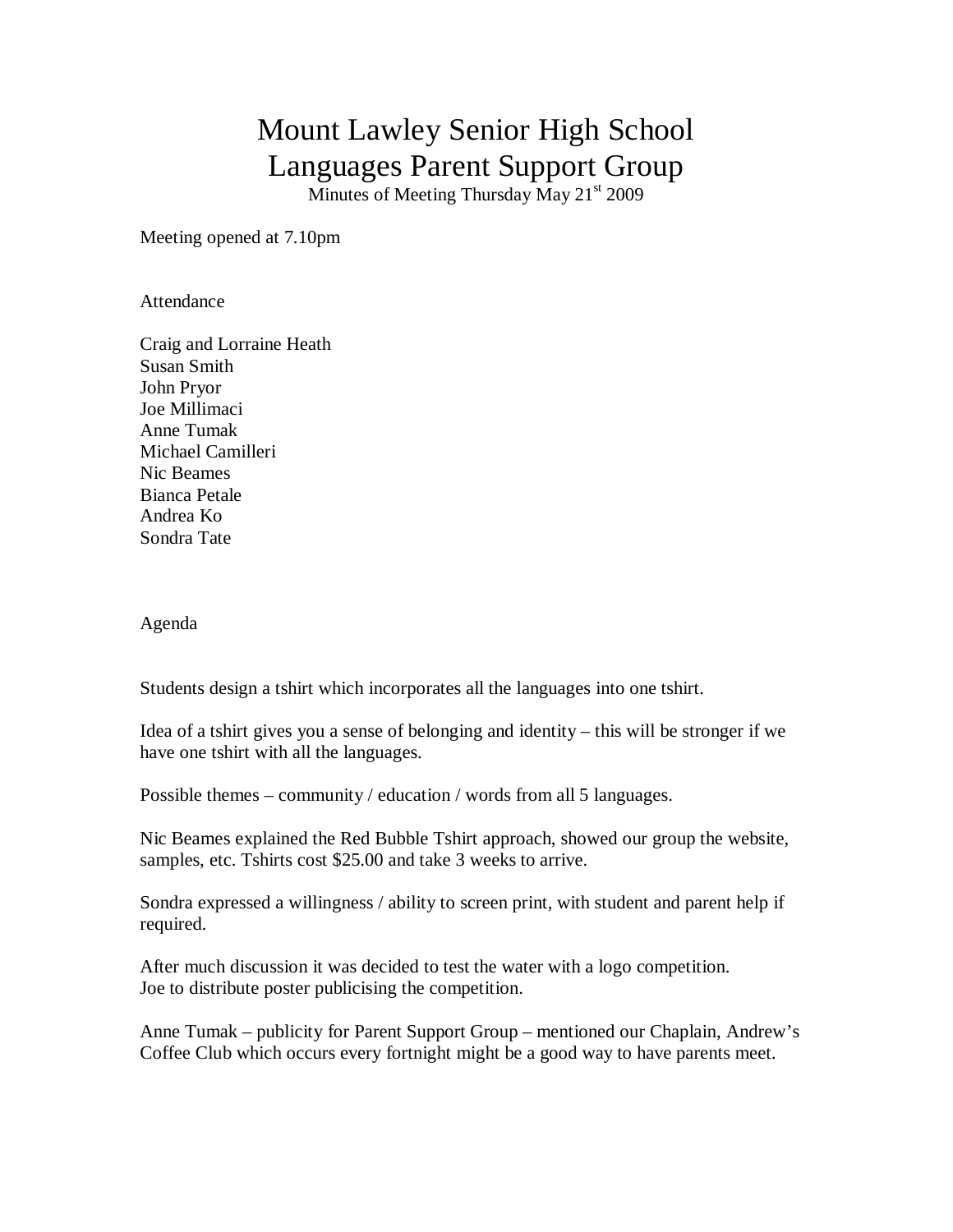We need a mailing list so we can start sending parents information. John Pryor to create and maintain.

Michael Camilleri – we need to create a position of self interest. If this group offers something of value, parents will participate. If we can inform them of what we offer or plan to offer, they may choose to become involved.

John – let's follow the SVAPA model. SVAPA website also has a mailing list.

Minutes kept on website as well.

Joe to work on webpage.

John has 900 email addresses, we can send them an email to keep them informed. Joe to liaise with John to incorporate blog with the  $P \& C$  website.

Michael – badges to be bought immediately for Languages. We viewed the sample and were suitably impressed.

Bianca discussed our Carrousel incursion.

Nic will Contact Luna Cinema, to promote film festivals and try to involve their enterprise with our school / parent group.

Fundraising screening at Cinema Paradiso a possibility or perhaps the Astor.

Cultural Study Tours – In country excursions discussed.

Important to organise a homestay as 2 weeks is too short, and would be too expensive.

3 star hotels a cheaper option.

We need to start publicising now.

April – shoulder season

Leave last week of Term 1, 2 weeks holidays, and first week of Term 2.

GATE – Bianca, Tuesday period 4 GATE Club.

Bianca as mentor and Joe as LAL and GATE Coordinator (curriculum) to work with Years 8. 9, 10 GATE students, during which we present our expectations of GATE students.

Not a great deal of pressure or prestige put on them at the moment.

Andrea says there is pressure (Year 8 GATE).